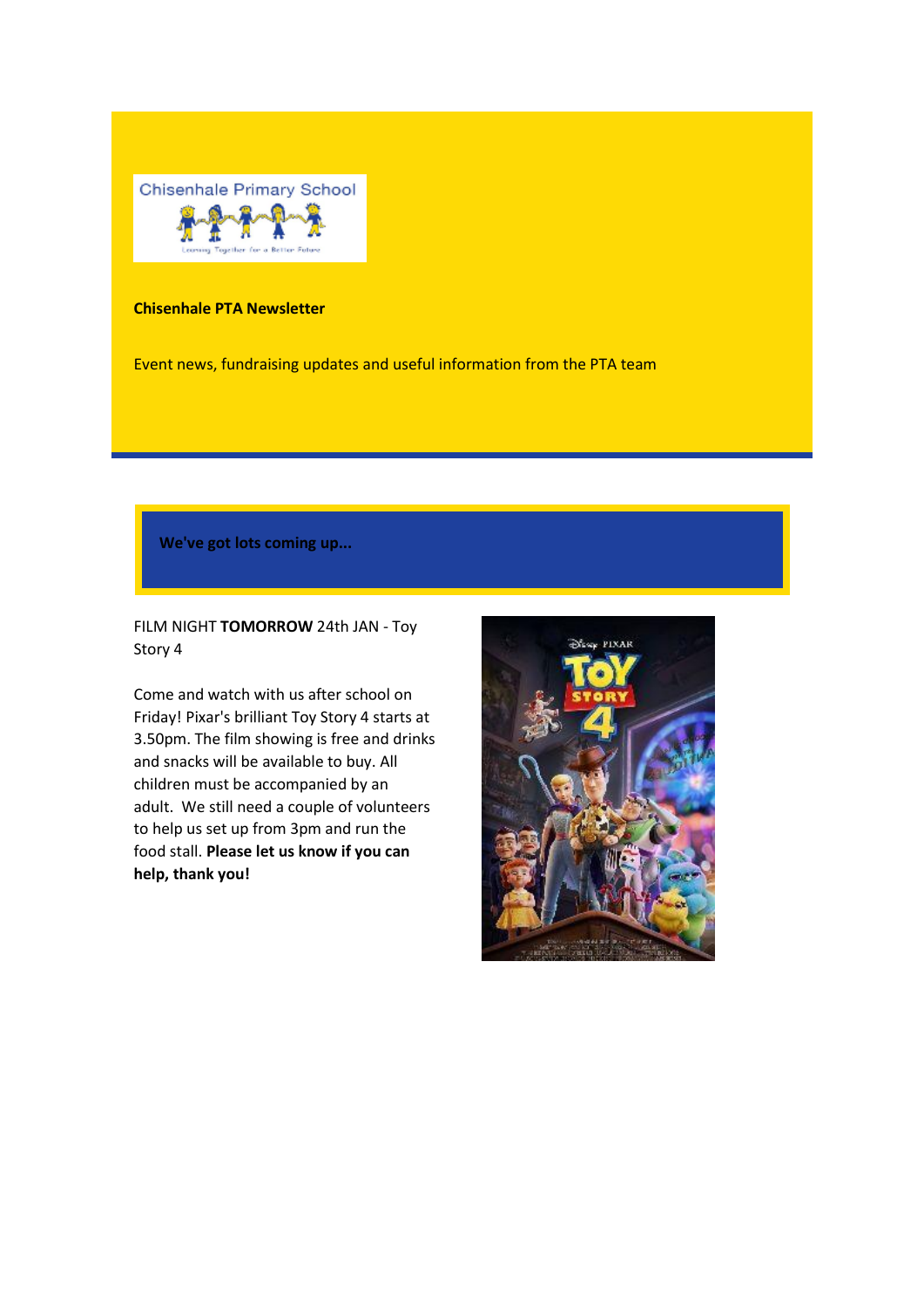

QUIZ & CURRY NIGHT - FRIDAY 7th FEB Doors open 7.30pm, quiz starts 8pm.

Polish up the grey matter and come join us for quiztastic quizmasters and delicious curry.

Family, friends and neighbours are all welcome to join a team (max 6 per team)

£5 per person for quiz entry, or £10 per person to include a serving of vegetable curry, daal and rice.

Beer from the East London Brewing Co and wines available to buy.

All profits go to the Chisenhale PTA. You can buy tickets via ParentPay or from the school reception.

CAKE SALE FOR AUSTRALIA - FRIDAY JAN 31st at school pick up

The children have been asking how the school can contribute to the relief efforts for Australia after the devastating fires. We realise that adding this to the busy calendar for this half of term is quite an ask, but we hope that you'll be up for supporting with baking or maybe helping out on the stall - thank you! **Please let us know if you can help.** Every penny we get will go to Australian charities.





VALENTINE'S DAY CAKE SALE - FRI 14th FEB at school pick up

Just to keep the "every Friday" vibe going, we've got a Valentine's Day Cake Sale after school on the day itself. We'd be hugely grateful for all cakes, biscuits and bakes you can donate for PTA fundraising. We need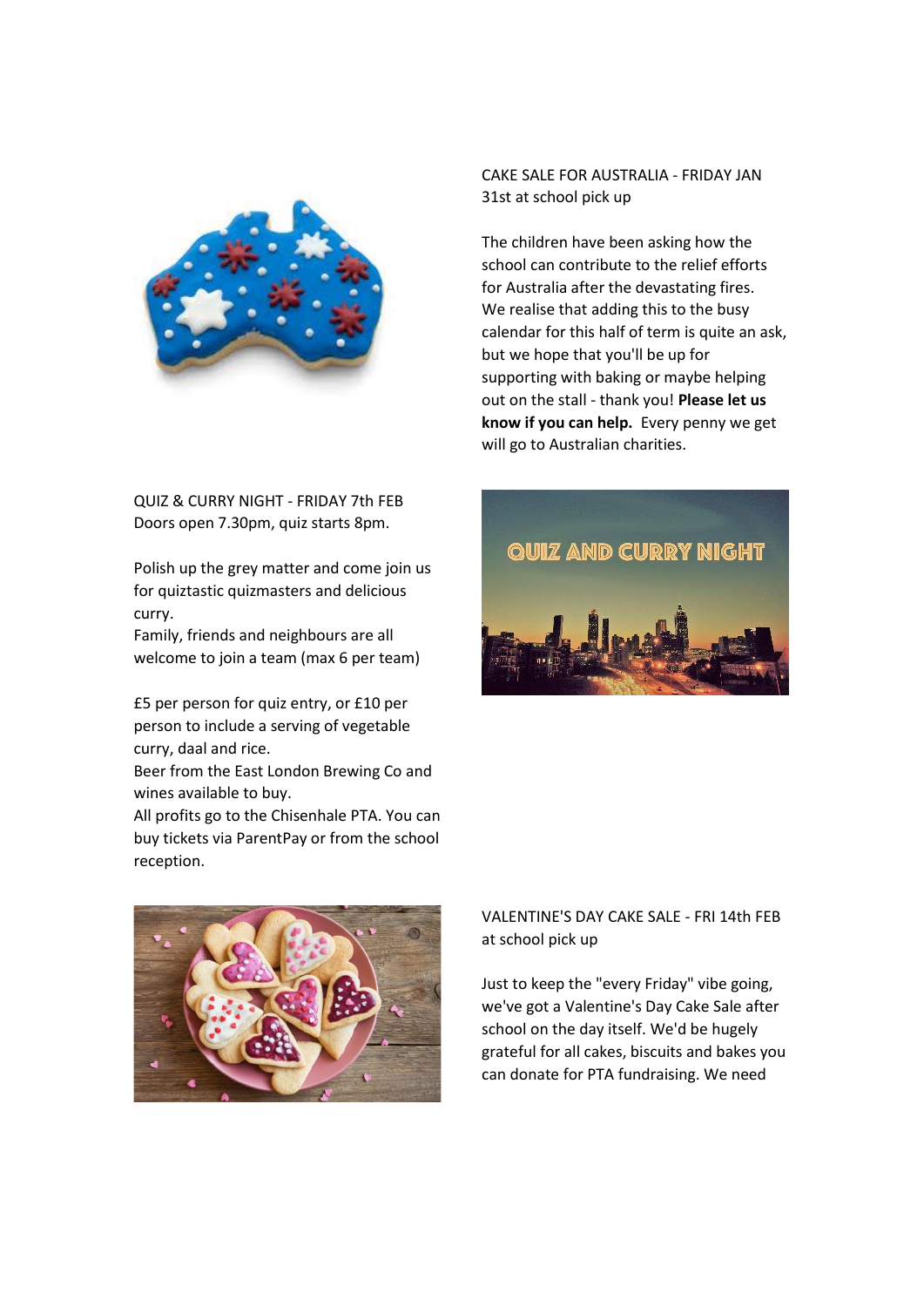help on the stall, as always. **Please let us know if you can help, thank you!**

**The Winter Fair made a whoppingly festive £2768.56!**



The Winter Fair in December was wonderful (though it now feels like years ago!), a massive thank you to everyone who worked so hard to make it such a success and to everyone who came and supported. The raffle earnt the most with a juicy £695, followed by the cakes and samosas which raised a piping hot £651.46. The garden stall of wreaths and hyacinths a fertile £446, the gorgeous wintery grotto £375.60, the mince pies with mulled wine stall a spiced £322.30, games earnt a hooting £72.30, arts and crafts a crafty £53.60, the external stalls paid us £67.50 and the ever-generous Butler & Stag raised £84.80.



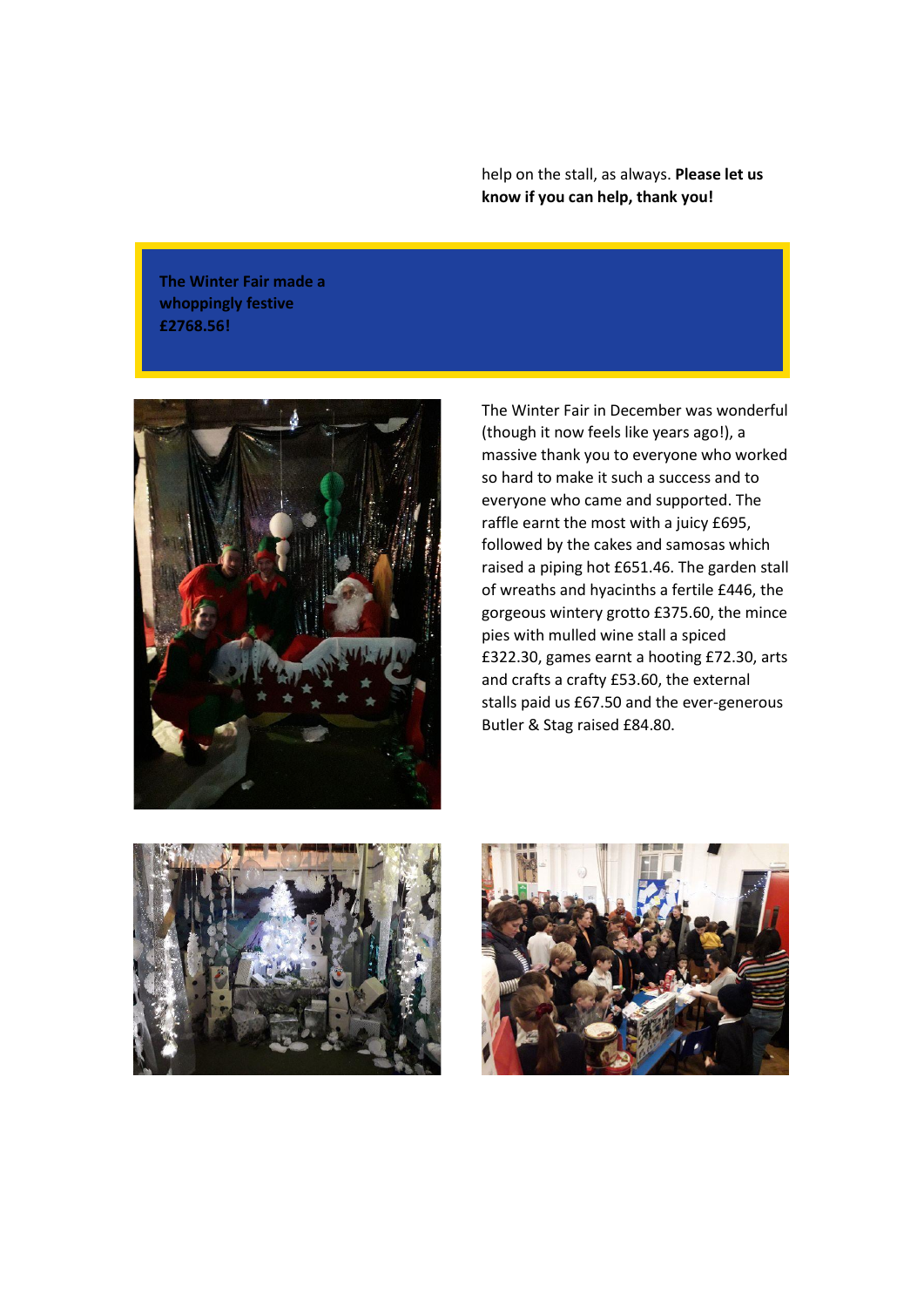

## **Thank you**

There are so many people who put in so much effort to make it such a festive treat, a huge thanks to everyone! Specifically:

- Shelley, Meika, Suzie, Jennifer, Nadine, Tina and Rowena who spent hours creating the gorgeous grotto. And Luiz, Roi and Robin who helped set this up along with the other roof attractions.
- Santa and the elves for making it to the mighty grotto (with help from Vicki, Giovanni, Will, Mr Mortimer and Mr Allen)
- Erik and Moa for the Scandi neon genius of the poster
- Amy, Alanna and Marta for wrangling the raffle prizes and everyone who helped sell tickets
- Rachel A for coordinating the stalls
- Rubina, Tracey, Mr Leser, Mrs Purchase and Ms Bunton for all the fun and games on the top floor
- All the wonderful samosa makers. led by the amazing Fahana who came back to help this year despite her kids having left! Thanks Terri, Zaneta, Rebecca, Nisha and the ESOL team for helping out.
- All the wreathmakers and garden stall elves for their gorgeous creations and Cassie for overseeing (and making the creations sellable…!) and Keeley for running the stall
- Polly, Bryony and Rachel, assisted by Kelly, Niru, Renee, Ruth H and Maddie, for selling every last one of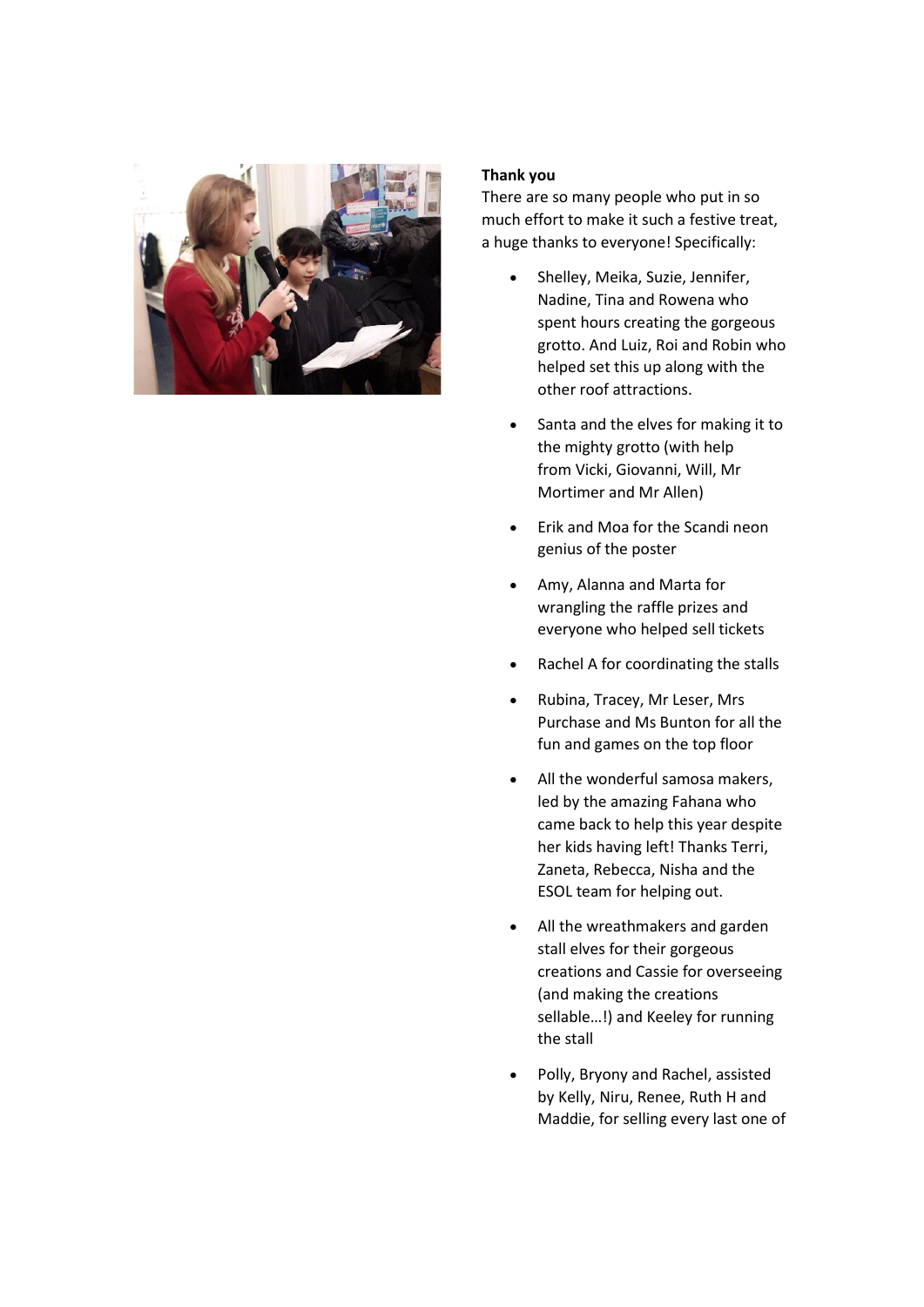their banquet table of confections (and to everyone who baked for it! We had loads and therefore raised loads, thank you)

- Michelle, Rob, Neil and Asako and the mulled wine team for braving the cold to warm the grotto queuers
- The girls who sang us such a lovely Christmas solo
- $\bullet$  The clear up team everyone who stayed at the end to put desks and chairs back and to sweep up, especially Tracy M Becky, and Ali – the last to leave, as always.
- To anyone we have missed, thank you!

And a **huge huge thank you** to Chris and John who work tirelessly to set up, oversee and pack up (ably assisted by parents); to the office team – Kim, Jo and Chris – for coordinating; and to Sharon for being such a fabulous raffle MC and for staying late to let everyone in and out.

## **Unicef Rights Respecting School inspection update**

As you know, the inspectors came round the school on Friday, guided by Tracy and William. Big thanks to all the parents and governors who came in to meet them - and to every parent who has chatted about rights with their children. The school will find out in a couple of weeks whether it has made it to gold. Fingers crossed!

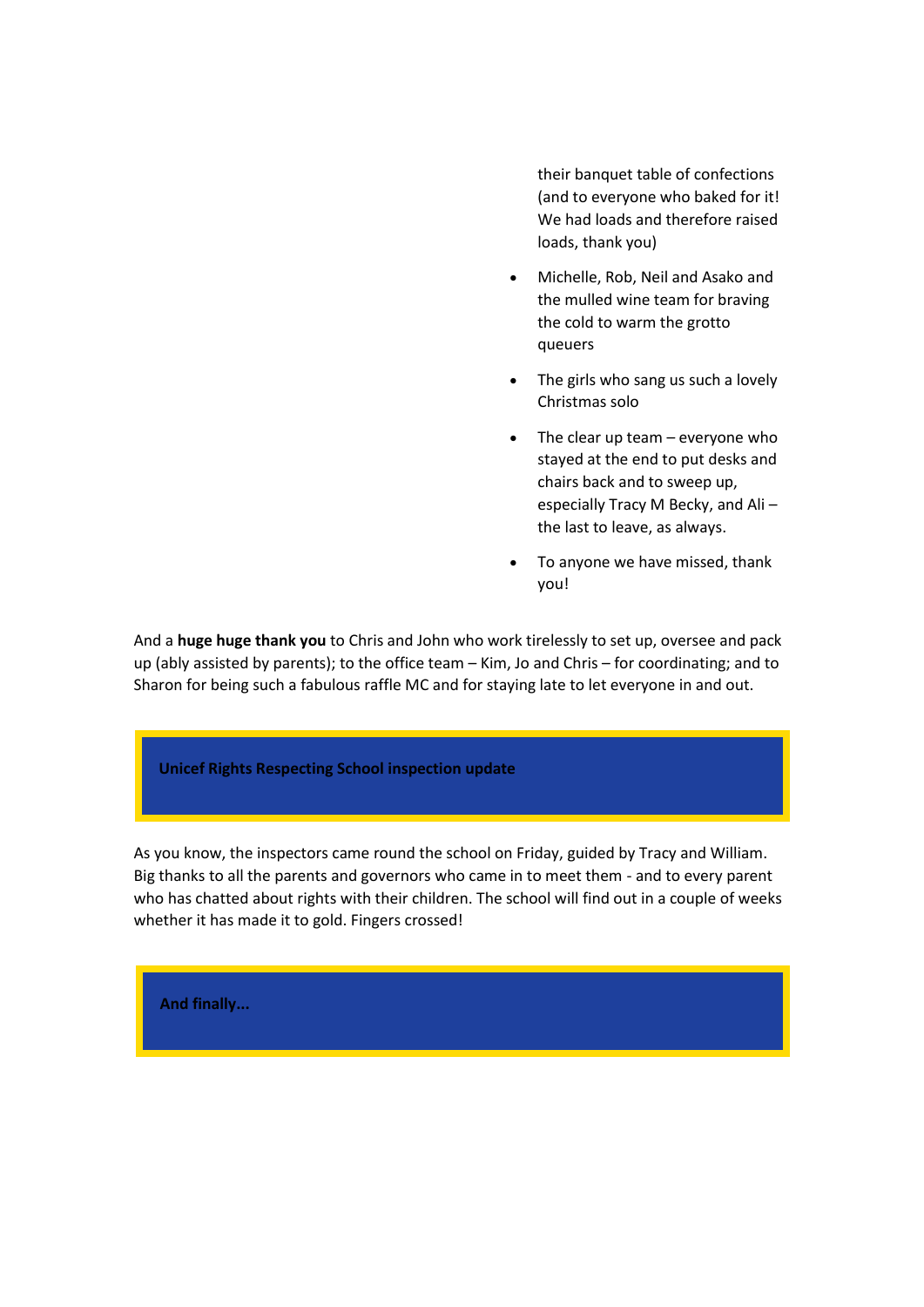

Introducing...

Cathy Parker, Senior Midday Meal Supervisor and Night Owls Support. Cathy has worked at Chisenhale for **41 years!** Both her daughters came to the school (her oldest is now 47). She sorts lunchtime for nursery and reception, and makes sure everyone is alright at Night Owls.

She says that she loves the job and enjoys every day - she never dreads coming to work!

**Email us to be added to this mailing list:** (this is a secure email address)

Want to change how you receive these emails? You can [update your preferences](https://gmail.us4.list-manage.com/profile?u=1b6061503c774c4e18092b369&id=bf842378d8&e=e1aabb3b2b) or [unsubscribe from this list.](https://gmail.us4.list-manage.com/unsubscribe?u=1b6061503c774c4e18092b369&id=bf842378d8&e=e1aabb3b2b&c=ce58a66e3d)

This email was sent to [kglynn.211@lgflmail.org](mailto:kglynn.211@lgflmail.org) [why did I get this?](https://gmail.us4.list-manage.com/about?u=1b6061503c774c4e18092b369&id=bf842378d8&e=e1aabb3b2b&c=ce58a66e3d) [unsubscribe from this list](https://gmail.us4.list-manage.com/unsubscribe?u=1b6061503c774c4e18092b369&id=bf842378d8&e=e1aabb3b2b&c=ce58a66e3d) [update subscription preferences](https://gmail.us4.list-manage.com/profile?u=1b6061503c774c4e18092b369&id=bf842378d8&e=e1aabb3b2b) Chisenhale School PTA · Chisenhale Primary School PTA · Chisenhale Rd, Old Ford, London E3 5QY · Tower Hamlets, na E3 5QY · United Kingdom